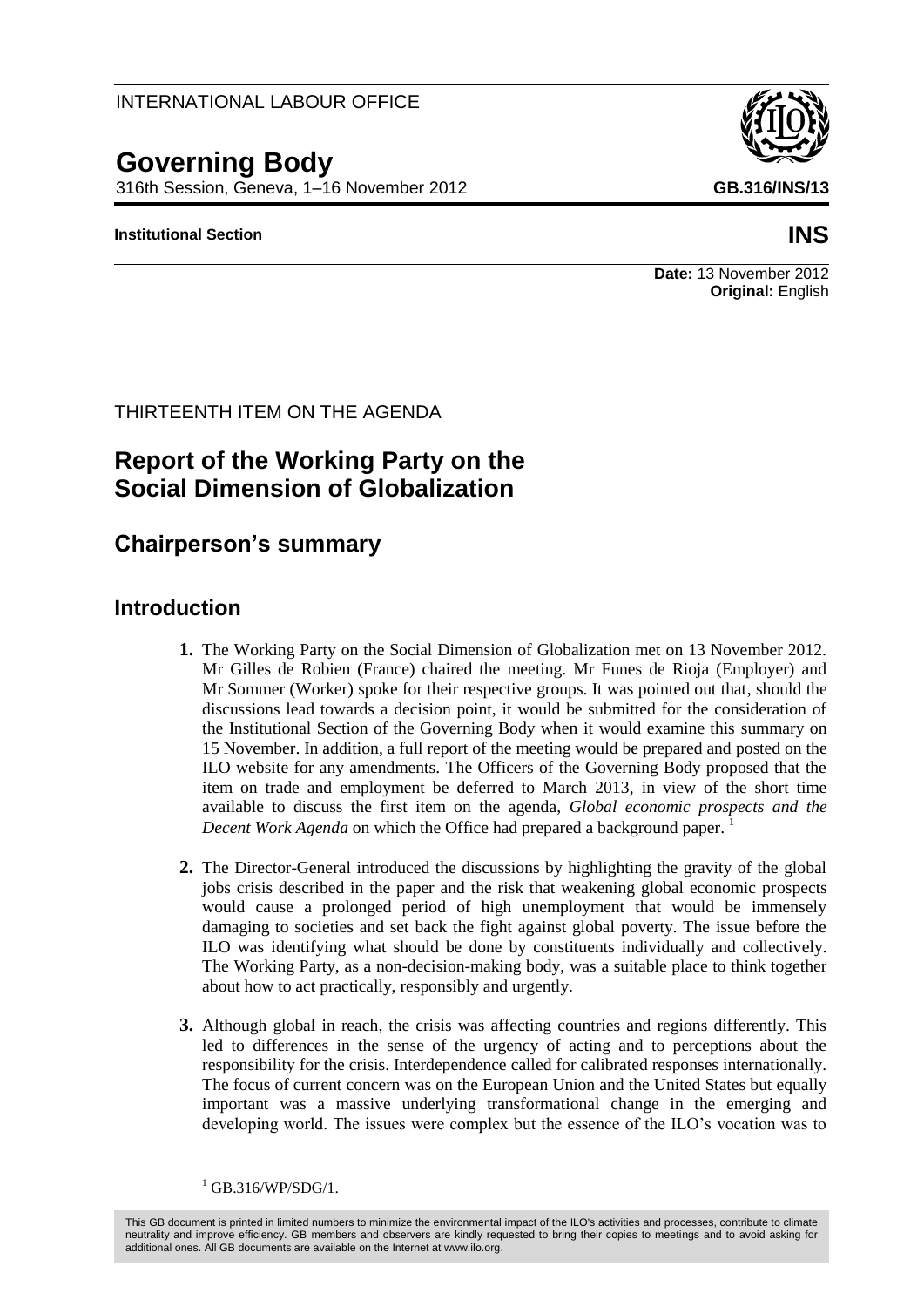ensure that economic and social progress go hand in hand, particularly in times of crisis. The Director-General expressed particular concern that Europe had lost the balance between social and economic goals. The ILO had and could again have a role in preserving that balance.

- **4.** Recalling discussions on the next programme and budget, the Director-General stressed that the foundation of ILO policy advocacy and influence was technical and analytical excellence based on enduring values and objectives, as articulated in the Decent Work Agenda. The ILO would need to respond better and quicker to national constituents' needs. In addition, the ILO should focus on action at regional and global levels with partner multilateral bodies. The forthcoming Regional Meeting for Europe and Central Asia in April 2013, in Oslo, would be an opportunity to develop this interaction. Following the Los Cabos commitments to coordinated action by the G20, recalled in the Director-General's statement to the Tokyo meetings of the International Monetary Fund (IMF) and the World Bank in October, the ILO was looking forward to working closely with the Russian Presidency of the G20. This would involve, amongst other things, work with the G20 Task Force on Employment, the L20, B20 and labour ministers. The Director-General had also had a promising first meeting with President Kim of the World Bank and looked forward to picking up the agenda with the IMF, initiated in Oslo in 2010. The challenges facing the ILO were large but so were the opportunities to give hope to the millions who were calling for a chance of a decent job.
- **5.** A wide-ranging discussion ensued which will be more completely covered in a full report of the Working Party's deliberations. A number of issues recurred in delegates' remarks that I will endeavour to highlight as an aide-memoire for the Governing Body and the Office. There were differences of emphasis but I was struck by the degree of shared concern around the gravity of the challenges faced by ILO constituents, and the Organization as whole, and the urgency of the priorities we therefore needed to address.

# **Challenges for the Decent Work Agenda**

- **6.** The many contributions to the discussion revealed a number of common challenges while, at the same time, illustrating that the crisis had evolved differently in different regions. A number of delegates, while appreciating the information and analysis in the paper, expressed concern that it had not covered adequately the challenges facing Africa and other low-income countries which were experiencing serious problems of youth unemployment and working poverty. Similarly, the paper could have focused more on the global impact of the new dynamics of growth in a number of middle-income developing countries.
- **7.** The damage being caused to economies and social cohesion by high levels of youth unemployment were stressed by many speakers. This was particularly the case in countries with growing populations, but also those hardest hit by recession, such as in southern Europe. Specific policies to help young women and men find employment were described, while there was general recognition that an overall recovery in demand for labour was essential.
- **8.** Amongst the many policy areas mentioned by delegates was the importance of an enabling environment for sustainable enterprises to create jobs. This required growth which depended on investment and, in turn, on the confidence of private business, especially small and medium-sized enterprises. Removing obstacles to investment and employment and containing labour costs required close attention. Governments had a responsibility to establish a conducive environment for private enterprises. Infrastructure investment was often an essential element.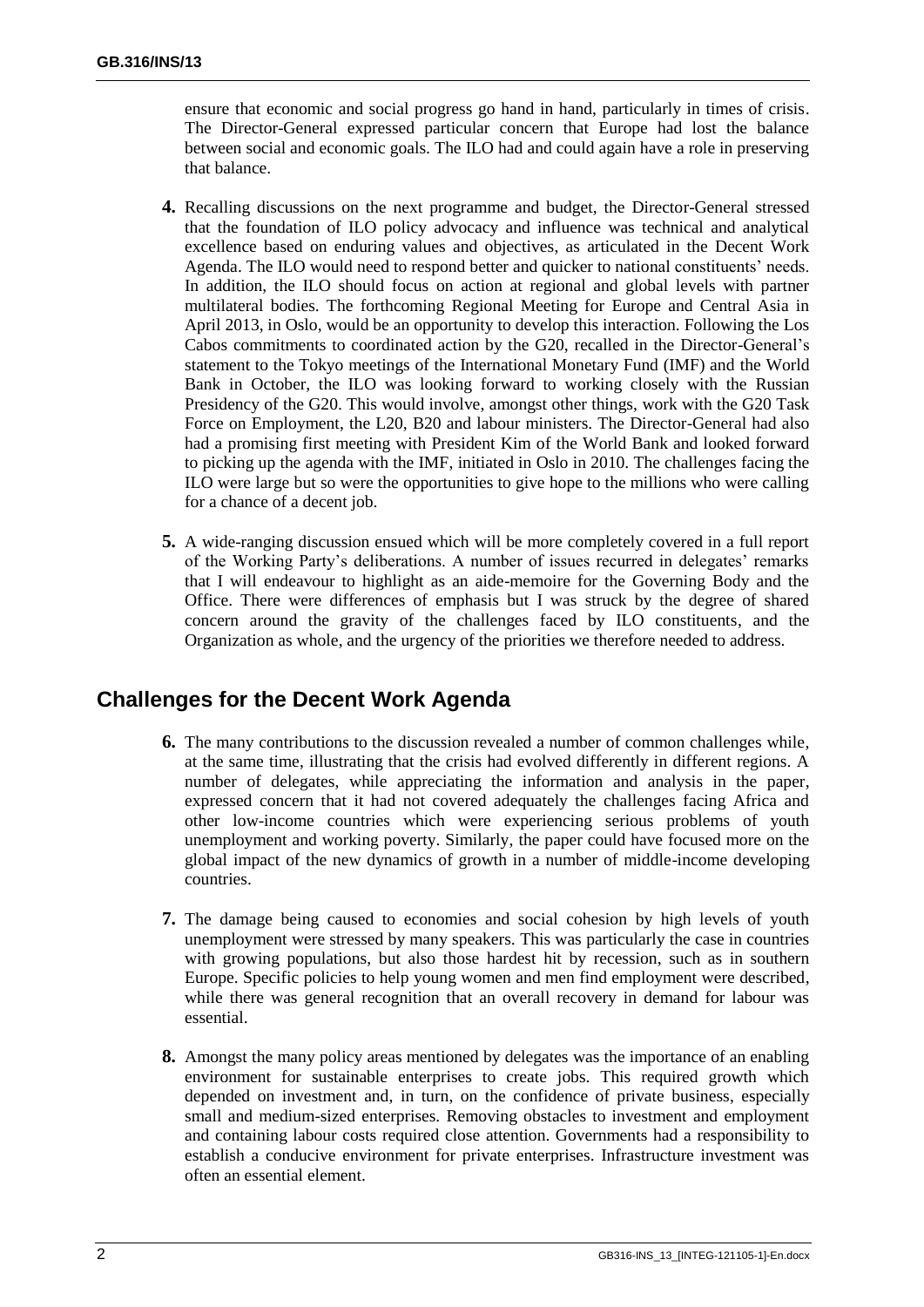- **9.** Rising income inequality and falling wage shares in national income were identified by some speakers as an underlying cause of the crisis. Reversing these trends was therefore needed to secure recovery. The quality of employment was deteriorating with a rise in the number of insecure part-time and temporary jobs. In addition, in some countries, the size of the informal economy was growing, where jobs were even more insecure and generally of lower quality. A further challenge was increasing pressures for labour migration, including between countries of the South. There was a need to find the right balance between mobility and security in the labour market.
- **10.** Many delegates highlighted the importance of training and education within policy responses. Improving the quantity and quality of skills development was, however, also a challenge which, for some countries, required significant international support.
- **11.** A further policy area mentioned by many speakers was the need to extend social protection systems using the ILO's new Social Protection Floors Recommendation, 2012 (No. 202), as a guideline. The crisis had thrown into sharp relief the major gaps in coverage in many countries, which had grave consequences for poverty reduction and future economic potential.

# **Priorities for ILO action**

- **12.** Delegates identified a series of priorities for ILO action. These included a renewed focus on particular policy themes, as well as means of action.
- **13.** The key importance of social dialogue and tripartism as mechanisms for developing appropriate and effective policies was a feature of nearly all the speakers' remarks.This was seen as particularly vital in times of crisis-induced social tension.
- **14.** Likewise, a large number of delegates reaffirmed the foundation of respect for fundamental principles and rights at work to achieving economic and social progress.
- **15.** The Global Jobs Pact and the ILO Declaration on Social Justice for a Fair Globalization were frequently mentioned as remaining of crucial relevance in the difficult times ahead. The idea of evaluating the impact of the Global Jobs Pact was mentioned.
- **16.** In varying ways many delegates spoke to the importance of policy coherence. The ILO's world of work expertise needed to be blended with the macroeconomic competencies of other international organizations, just as the responsibilities of labour and employment ministers had to be combined with those of finance ministries.
- **17.** While the paper had focused on the role of the ILO in the coordination of multilateral policies, many speakers also called for greater attention to national action tuned to specific country situations. The Office was called upon to be ready to offer quality analysis and policy advice proactively in some cases.
- **18.** The importance of the ILO's position in bodies such as the G20 and the active role it played in the United Nations Economic and Social Council (ECOSOC) was welcomed and it was emphasized that it would have to be stepped up in view of the worsening outlook for jobs. The discussion reinforced the significance of the ILO and its constituents playing an active role in developing a decent work focus to the post-2015 UN development agenda. The importance of ILO work with the incoming G20's Russian Presidency was emphasized.